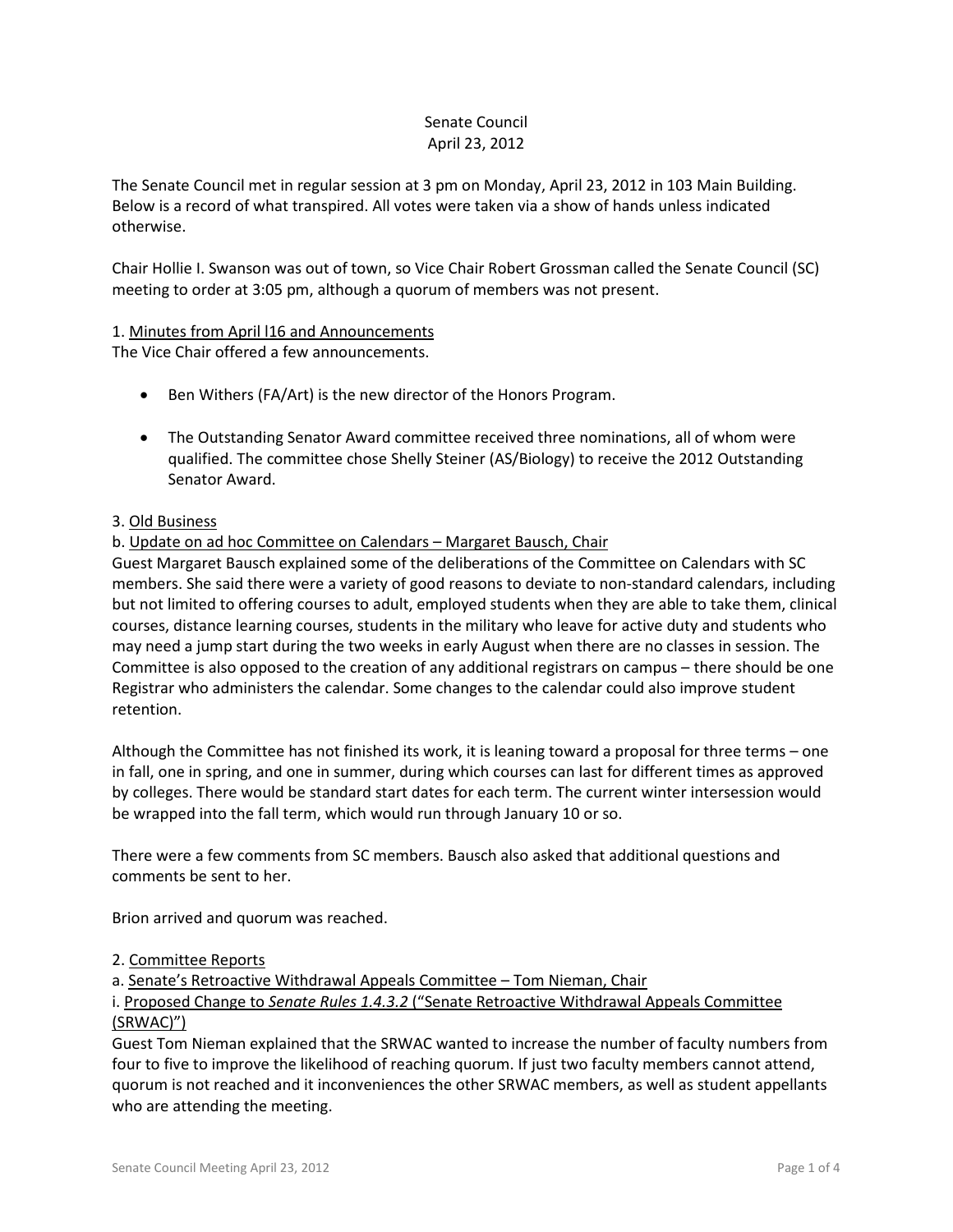Nieman and SC members discussed the proposed change. It was ultimately determined that the proposed language change did not solve the quorum problem. One suggestion was to change the language to state that a majority of faculty members defines quorum. Another suggestion was to change the voting status of students to make them non-voting.

Nieman withdrew the proposal and said he would take the suggestions back to SRWAC for further discussion.

## 4. Committee Reports

a. Senate's Academic Programs Committee (SAPC) – Andrew Hippisley, Chair

i. Proposed New Post-Graduate Certificate in Rehabilitation Counseling

Guest Hippisley explained the proposal. There was discussion about whether the certificate should be called a "post-graduate" or "graduate" certificate. Provost's Liaison Greissman said that he had corresponded with Davy Jones, chair of the Senate's Rules and Elections Committee, who said that UK nomenclature would refer to it as a "graduate certificate."

Jeannine Blackwell, dean of the Graduate School and liaison to the Council on Postsecondary Education (CPE) explained that the CPE changed its nomenclature and will refer to it as a post-baccalaureate certificate, although it can be referred to internally at UK as a "post-graduate certificate" to satisfy the department's accrediting body. Greissman suggested it be called a "graduate certificate," which shall be reported to the CPE as a post-baccalaureate certificate. Guests Blackwell and Ralph Crystal said that was acceptable. The Vice Chair said that the motion from the SAPC would need to be modified somewhat.

There were a few additional questions, which Crystal answered.

Hippisley stated that the **motion** from the SAPC was to recommend that the Senate approve the establishment of a new post-graduate certificate in Rehabilitation Counseling, to be reported to the CPE as a post-baccalaureate certificate, in the Department of Special Education and Rehabilitation Counseling, within the College of Education. A **vote** was taken and the motion **passed** with none opposed.

Wood had to depart and quorum was lost.

#### ii. Proposed New Master of Arts in Linguistic Theory and Typology

Because Hippisley was the contact person for the proposal, Guest Marilyn Duncan, SAPC member, presented the proposal to SC members. She clarified that the proposal only intended to create a new MA degree – the language about closing a track in the MA in Literature was informational, not yet a formal proposal. Hippisley added that there were a few additional changes to the proposal, including that the program will be housed in the Department of English, not within the college as a whole. He verified that the Provost's office agreed to that placement. He also confirmed for the Vice Chair that the dean of the Graduate School will appoint graduate faculty.

McCormick said that the Graduate Council (GC), of which she is a member, needed to do a better job of clarifying who the faculty of record will be for a proposal – she said a few times such an issue had arisen after GC approval. Brion asked that the proposal be revised to remove all references to the MA in English, since there was some language that implied the MA in Linguistics would replace the MA in English.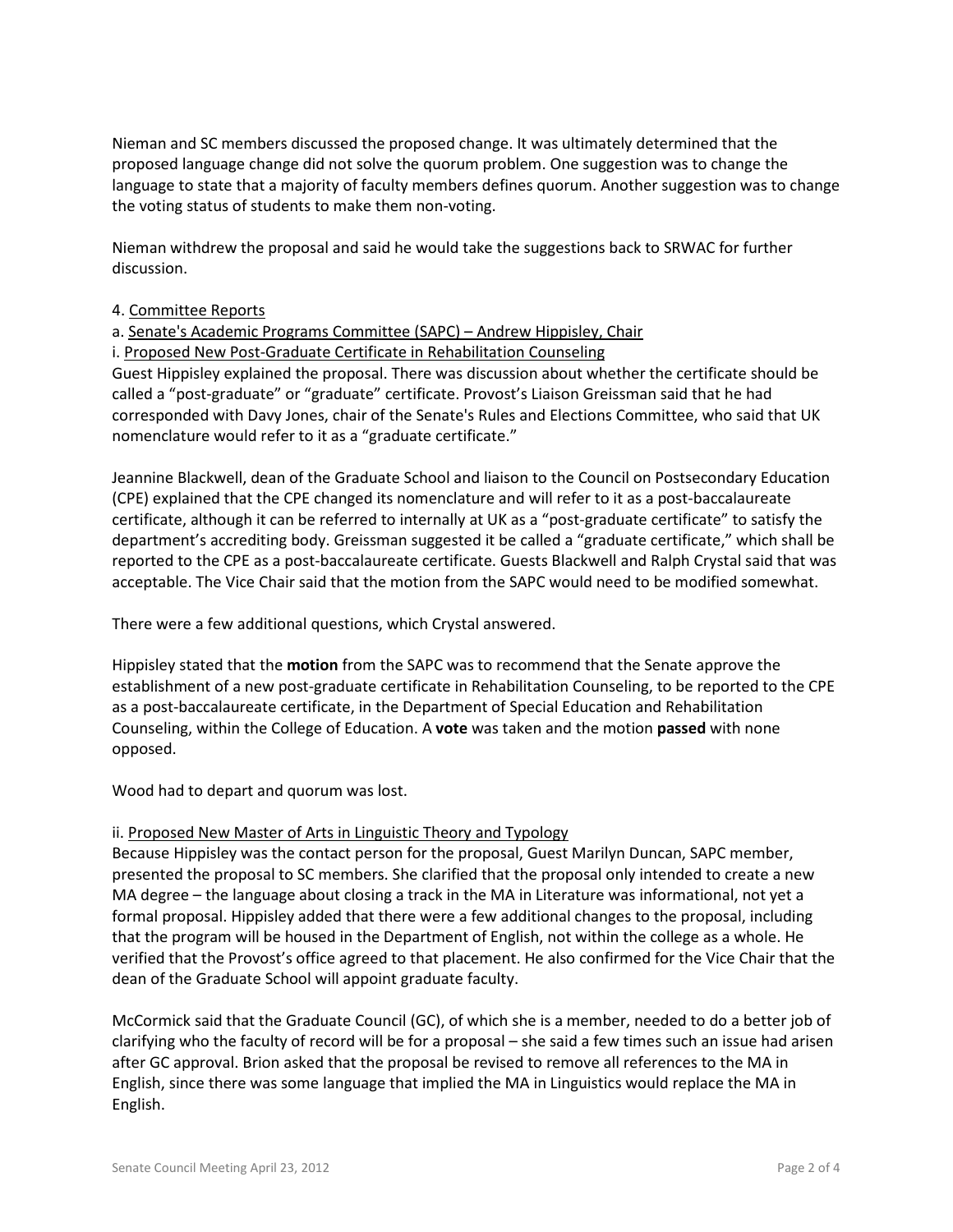The Vice Chair asked about the number of 600-level courses. Hippisley explained that the revised version he will submit addresses that issue directly, which satisfied the Vice Chair. Brion asked that the record reflect that the proposal was discussed prior to anticipating a vote will be taken at the next SC meeting.

Returning to announcements for a moment, the Vice Chair said that some SC members were planning to stop by Pazzo's after the last SC meeting on May 14 in recognition of the end of Swanson's second term as Chair. He invited everyone to attend. There was brief discussion on how to present a plaque to Swanson during the May Senate meeting; the Vice Chair said that during his report, he would yield the floor to Blonder, who, as chair-elect, could present the plaque to Swanson.

### 3. Old Business

## d. IGEOC – Membership and Continuation

Mrs. Brothers explained the issue – the charge to the Interim General Education Oversight Committee ends in May and Bill Rayens, the chair, would like to have the charge extended. Also, because UK Core has been approved in full by the University Senate, it is time to change the name of the committee, including the removal of "interim." [Because quorum was not present, no discussion took place.]

#### 5. Update on ad hoc Committee on Best Practices for Distance Learning - Sharon Lock, Chair

Guest Sharon Lock explained the discussions to date in the Committee on Best Practices for Distance Learning (CBPDL). She said that the original charges and organization into teams from the SC was seen as too restrictive by the CBPDL. Lock recalled that she contacted the Chair, who gave her blessing for the CBPDL to reconfigure the teams and modify the charges for each. Guest Kathi Kern, one of the team leaders of the CBPDL, said the group had not realized until very recently that there was a need to create a definition of a distance learning credit hour.

There were no objections from the SC on the reconfigured teams and charges, as per the descriptions in the handout. SC members and guests discussed the need to define a credit hour for a distance learning course. Lock and Kern said they could flesh out a definition from language sent by Dean J. Blackwell and send that language to Mrs. Brothers later in the week, for the SC to review on April 30.

SC members discussed the credit hour grid, which was currently being circulated to deans for input. The intent is to have the SC approve the grid at its meeting on April 30.

#### 2. Academic Approvals Workgroup Report – Discussion Only

The Vice Chair began by saying that the Academic Approvals Workgroup (AAW) looked at a variety of curricular approval processes at other universities. The AAW determined that UK is roughly in the middle of the pack when it comes to the number of steps in the review process. What the AAW saw as the biggest problem was that people are frustrated to begin with when they do not know what information is required for a proposal. Currently, as an item moves through the approval process, there is constant communication back and forth with a contact person to get all the necessary information. The AAW thought that laying out the entire process and the required information would be very helpful, particularly if in the form of a narrative and/or flow chart.

Also, new members of the academic councils (Health Care Colleges Council, Graduate Council and Undergraduate Council) should receive some sort of orientation and training. The Vice Chair commented that when he became part of the GC, there was no training available, nor is there currently. As the SC